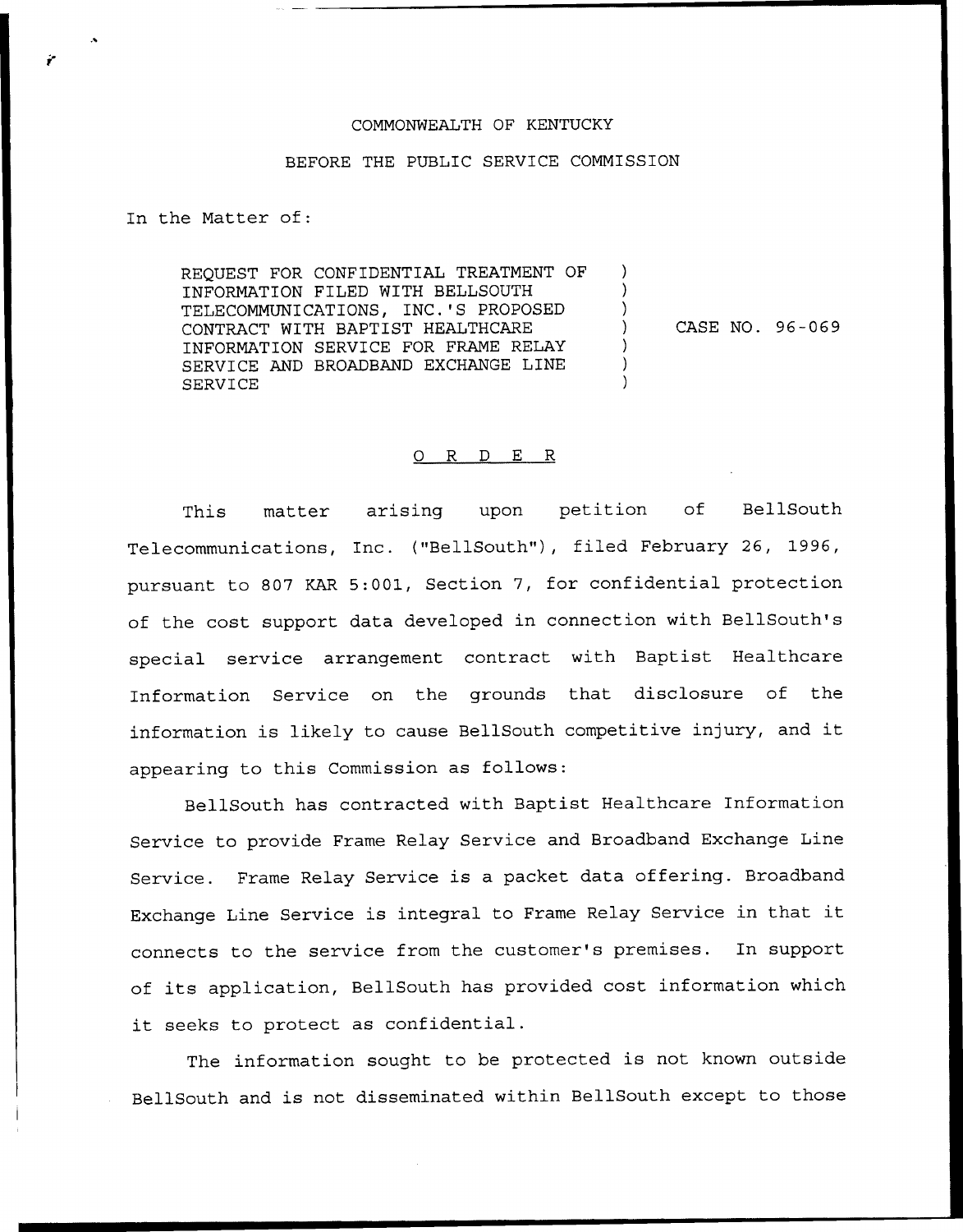employees who have a legitimate business need to know and to act upon the information. BellSouth seeks to preserve and protect the confidentiality of the information through all appropriate means, including the maintenance of appropriate security at its offices.

KRS 61.872(1) requires information filed with the Commission to be available for public inspection unless specifically exempted by statute. Exemptions from this requirement are provided in KRS 61.878(1). That subsection of the statute exempts several categories of information. One category exempted in paragraph (c) 1 of that subsection is commercial information confidentially disclosed to the Commission which if made public would permit an unfair commercial advantage to competitors of the party from whom the information was obtained. To qualify for the exemption, the party claiming confidentiality must demonstrate actual competition and <sup>a</sup> likelihood of substantial competitive injury if the information is disclosed. Competitive injury occurs when disclosure of the information gives competitors an unfair business advantage.

Frame Relay Service, as a packet data offering, competes with similar services offered by providers of competitive private line networks. These include providers of microwave service, digital radio and fiber networks. Disclosure of the information would allow such competitors to determine BellSouth's cost and contribution from the service which they could use in marketing their competing services to the detriment of BellSouth. Therefore, disclosure of the information is likely to cause BellSouth

 $-2-$